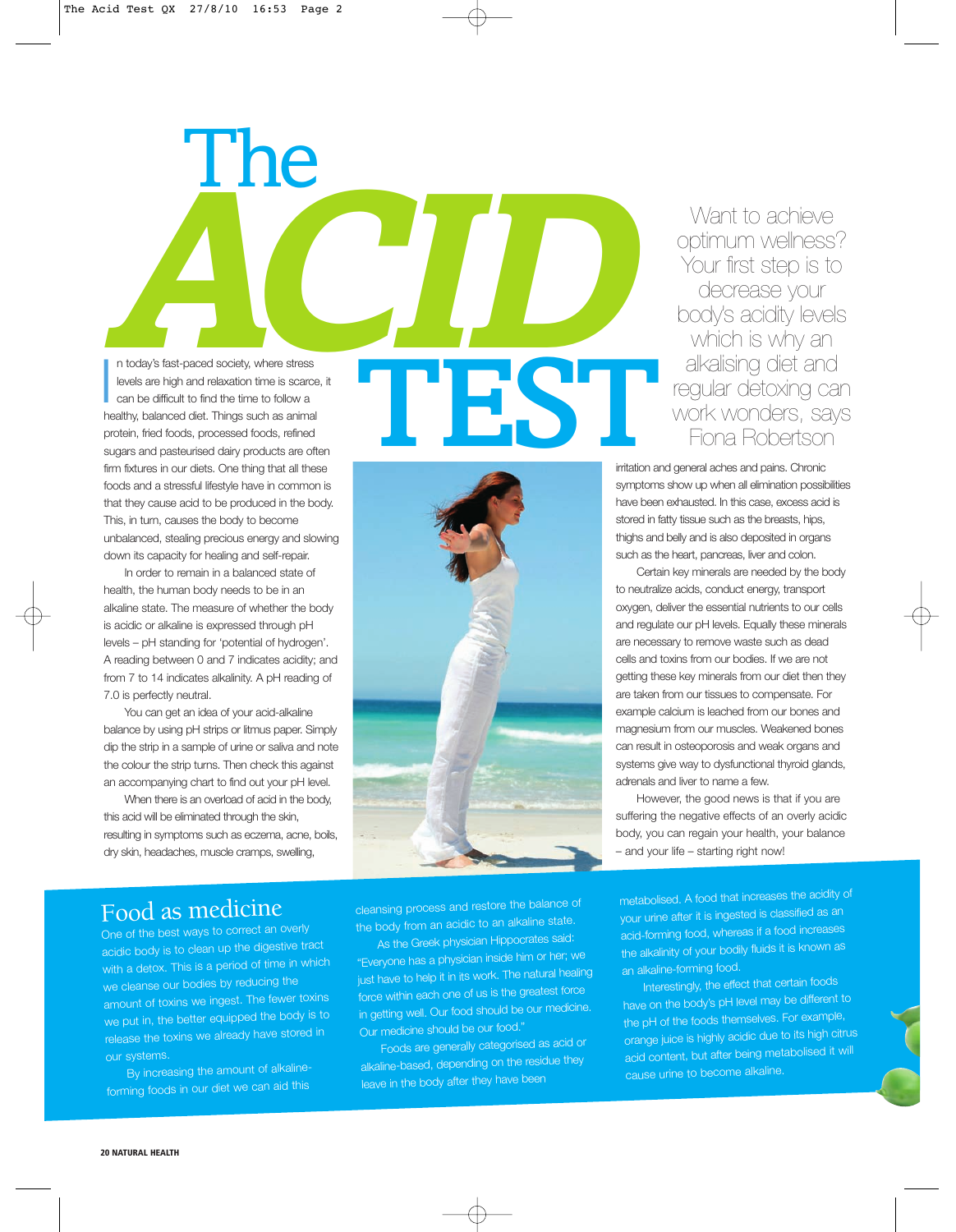*Body* | **DETOX**

**NATURAL HEALTH 21**

# Going green

**In simple terms most grains, dairy products, meats, seeds, legumes and nuts tend to be acid-forming. Most fruits and vegetables tend to be alkaline-forming and the greener the food the more alkalizing it is. Green foods tend to be full of chlorophyll, which is the key molecule for delivering oxygen throughout the body. It reduces the binding of carcinogens to DNA in the liver and other organs, which can be a major cause of cancer, and also breaks down liver and kidney stones. In addition to this, chlorophyll aids the building of new tissues, enzymes and hormones.**

**Increasing the amount of chlorophyll in the diet is an excellent way of achieving optimum health and boosting immunity to disease and infection. Great sources of chlorophyll include asparagus, bell peppers, broccoli, brussels sprouts, coriander, green cabbage, turnip greens, celery, collard greens, germinated sprouts like alfalfa and sunflower greens, green beans, green peas, kale, leeks, parsley, rocket, cos lettuce, ocean vegetables, spinach and wheatgrass.**

**Wheat and barley grass are particularly good sources of chlorophyll. For example, wheatgrass contains more than 100 food elements, including every identified mineral and trace mineral and every vitamin in the B-complex family. It has a 25 per cent higher protein content than meat, fish, eggs or dairy products. No wonder most animals thrive on grass!**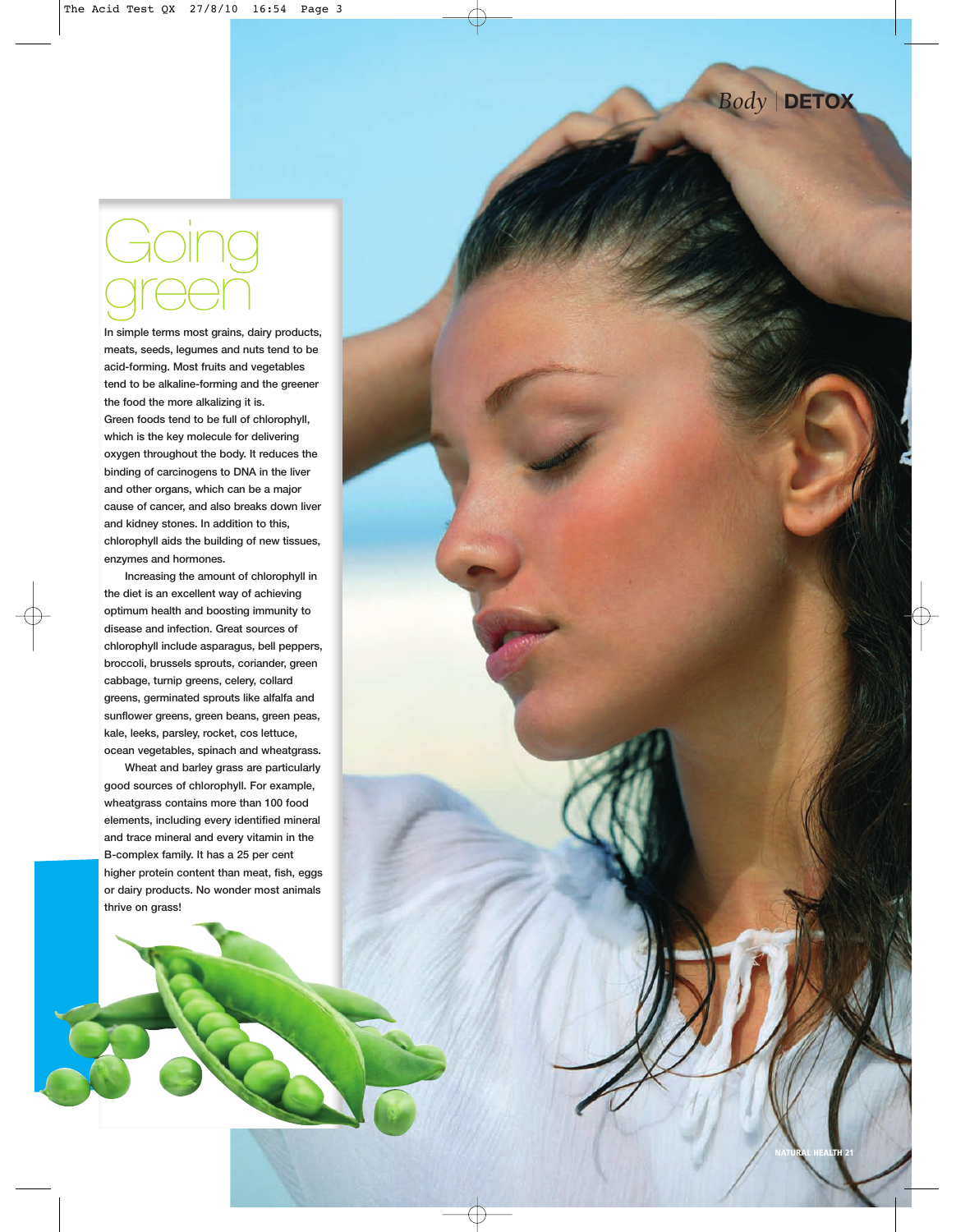# **The beginner's detox**

The aim with this beginner's detox is to consume as many alkalizing foods as possible throughout the day. This is achieved through following a diet packed with fresh fruit, high water content vegetables and greens, all of which can be digested quickly and easily, giving you more energy.

One of the tastiest and fastest ways to consume your daily quota of alkalizing nutrients is by starting your day with a morning green smoothie consisting of pure fruits, vegetables and greens. There are two recipes listed on this page to get you started – they are quick and easy to make with a high-speed blender.

The best thing about this diet is that when you have cleansed your insides and broken any habits that are detrimental to your health you will actually start to crave green foods and fruit and vegetables! Your body demands what it needs. It may take time and education but it is a worthwhile journey. Below is a satisfying and simple menu for the week that will help you to achieve a beginner's detox. In order to get the full recipes for the listed meals, visit the following website and request a free e-book:

retreat-biarritz.com/home-detox-box-juicecolon-cleanse-spa-body-cleansing.html

#### **BREAKFAST**

Breakfast is the most important meal of the day, so if you choose the right foods you will notice a marked improvement in your cravings, energy

# Smoothie recipe **Tropical green smoothie**

**INGREDIENTS:**

**6 large handfuls of baby spinach or rocket 1 large fresh juicy mango**



**22 NATURAL HEALTH**

#### **DIRECTIONS:**

**Chop the mango and place in a high-speed blender. Add the spinach. Blend the two together, making sure every piece of fruit and green has been thoroughly blended.** 

**The smoothie will keep for about 12 hours in the fridge and will still taste good. Take some with you in an air-tight flask for a snack later.**

levels and hunger. It is possible to last a long time on a fruit breakfast and, better still, you can eat as much fruit as you like all morning! Eat a serving of fruit every hour and a half until two hours before lunch time to keep your energy levels high. Alternatively make yourself a green smoothie for breakfast and get a huge energy boost that will last you until lunchtime.

#### **LUNCH**

When preparing your lunch, the ideal ratio should be that three quarters of the meal consists of fresh salad vegetables with one quarter of cooked or dense foods such as a protein or a carbohydrate. Avoid heavy proteins like meat and fish and don't mix proteins and carbohydrates as this combination is so energyzapping that you will automatically feel tired and lethargic after eating. The afternoon slump is caused by the amount of energy it takes to digest these heavy combinations, so make sure you avoid them this week.

#### **DINNER**

As with lunch, three quarters of your meal should consist of fresh salad vegetables with one quarter of cooked or dense foods such as a protein or a carbohydrate. The menu options below include some light meal options for the week that are tasty and easy to digest. You will be left with more energy and have a better night's sleep as a result.

| DAY              | <b>BREAKFAST</b>                | <b>LUNCH</b>                                                  | DINNER                                                                     |
|------------------|---------------------------------|---------------------------------------------------------------|----------------------------------------------------------------------------|
| <b>MONDAY</b>    | Carrot and ginger<br>juice      | Wholemeal pitta bread<br>and large salad                      | Ginger fish and stir fry with<br>germinated sprouts                        |
| <b>TUESDAY</b>   | Fruit smoothie<br>(green)       | Stuffed red peppers with<br>salad and germinated<br>sprouts   | Oven potatoes and salad<br>with germinated sprouts                         |
| <b>WEDNESDAY</b> | Raw muesli                      | Corn on the cob with<br>fresh salad and<br>germinated sprouts | Thai stir fry with rice and a<br>side salad                                |
| <b>THURSDAY</b>  | Fruit smoothie<br>(green)       | Coleslaw and germinated<br>sprouts with a fresh<br>salad      | Couscous and marinated<br>vegetables with salad with<br>germinated sprouts |
| <b>FRIDAY</b>    | Nut milk                        | Nutty salad with<br>germinated sprouts                        | Pesto spaghetti and salad<br>with germinated sprouts                       |
| <b>SATURDAY</b>  | Fruit salad                     | Roasted fennel, fresh salad<br>and germinated sprouts         | Vegetarian curry and salad<br>with germinated sprouts                      |
| <b>SUNDAY</b>    | Freshly squeezed<br>fruit juice | Tomato and basil salad                                        | Roasted vegetables, salad<br>with germinated sprouts                       |

# **FURTHER INFO**

Fiona Robertson is the creator of the Fiona Robertson is and<br>Home Detox Box, a seven-day total body<br>Home Detox Box, a the comfort of your ov Home Detox Box, a succession of your own<br>detox you can do in the comfort of your own etox you can <sup>do in the s</sup><br>home. She also runs weekly colon cleanse<br>home. She also runs the attreat Biarritz in sout home. She also runs web.",<br>home. She also runs web."<br>and detox retreats at Retreat Biarritz in south home. She also runs weekly colori deared<br>and detox retreats at Retreat Biarritz in sou<br>west France. For more information visit homedetoxbox.com and retreatbiarritz.com